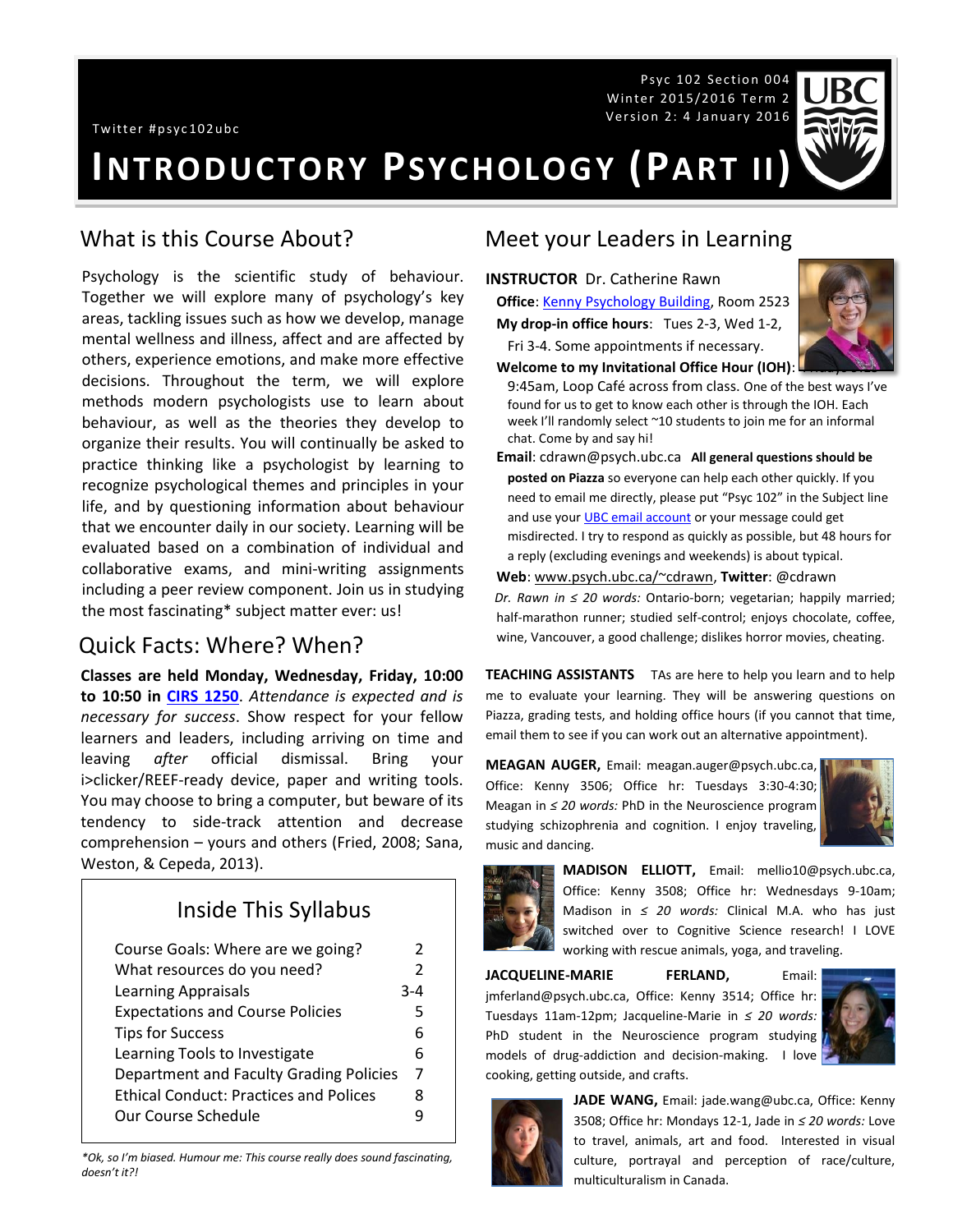# Learning Goals: Where are We Going?

I designed this course with specific goals in mind. *If you are willing and able to meet the requirements, by the end of this course, you will be able to...*

- 1. define modern psychology and identify some major perspectives within it;
- 2. recognize, recall, connect, and evaluate psychological concepts and theories from specific subfields (e.g., developmental and social psychology);
- 3. apply your knowledge of psychological principles and themes to gain insight into yourself, others, and events in your everyday life;
- 4. identify basic methods modern psychologists use to understand behaviour;
- 5. critically evaluate new evidence about behaviour that you encounter in your daily life;
- 6. practice multiple ways of learning to promote retention and understanding (e.g., participate in class, take notes, read text, write, self-test, review others' work);
- 7. communicate your ideas about psychology both verbally and in writing;
- 8. give, receive, and use constructive peer feedback in writing and testing contexts;
- 9. demonstrate respectful, professional conduct in email, online, and face-to-face communication with your peers, TAs, and Instructor; and
- 10. feel (even a little bit!) excited about learning in general and about psychology in particular.

**A NOTE ON WITHDRAWING FROM THIS COURSE**  Sometimes people find that they are unable or unwilling to handle the demands of a course. If you find yourself in this situation, I encourage you to talk to one of your Leaders in Learning for advice. If you wish to withdraw from this course without any record of the course on your transcript, you must do so before **18 January 2016**. If you wish to withdraw from this course with only a withdrawal standing of "W" on your transcript, you must do so before **15 February 2016**. Consult the UBC Academic Calendar: <http://www.calendar.ubc.ca/vancouver/index.cfm?tree=3,45,99,0>

**SHORT ON CASH?** If you're choosing between buying food or textbook, study guide, and REEF, \*please\* come see me. I have a few access codes available for people experiencing financial hardship. Note that you can also borrow a copy of the text on course reserve from Koerner library. Let me know if that's not so.

## What Resources Do You Need?

**REQUIRED TEXTBOOK** Lilienfeld, S. O., Lynn, S. J., Namy, L. L., Woolf, N. J., Cramer, K. M., & Schmaltz, R. (2013). *Psychology: From Inquiry to Understanding,* **(2nd Canadian ed.).** Toronto, ON: Pearson Canada Inc.

*What other editions will work?* DSM5 update edition: yes. First Canadian edition: not recommended. *US editions* or other books: NO. Used hard copies of the 2<sup>nd</sup> Canadian edition should be available.

**OPTIONS FOR E-TEXT AND MYPSYCHLAB STUDY GUIDE:** Using our course code, **rawn86946,** purchase the e-text and MyPsychLab Study Guide resource collection from [www.mypsychlab.com.](http://www.mypsychlab.com/) New hard copies come with access to MyPsychLab and the e-text.



#### **Technology-Enhanced Learning**

Throughout this course, we'll be using various technologies to help us communicate, assess your learning, and keep organized. Here are some of the websites we'll be using regularly this term.

**CONNECT** [www.connect.ubc.ca.](http://www.connect.ubc.ca/) Keep organized here. Find learning objectives before and PowerPoint slides after class, announcements, forms, your grades, **and links and instructions for all other websites.** Log in often using your CWL. Free.

**REEF** Communicate and engage during class using REEF polling by i>clicker. Use any mobile device with the REEF app, a web browser, or a registered physical i>clicker to respond to questions and polls in every class. If you purchased a TopHat subscription in my class last term, or have serious financial need, please see me for a free access code. Otherwise, access will cost about \$10.

**PIAZZA** Communicate and engage outside of class using Piazza. The system is catered to getting you help fast and efficiently from classmates, the TA, and myself. Rather than emailing questions to the teaching staff, I encourage you to post your questions on Piazza. Free.

**peerScholar** Submit assignments and conduct peer reviews. Also submit your assignments to **Turnitin** to help us check for overlap (see instructions p.5). Both Free using Connect links.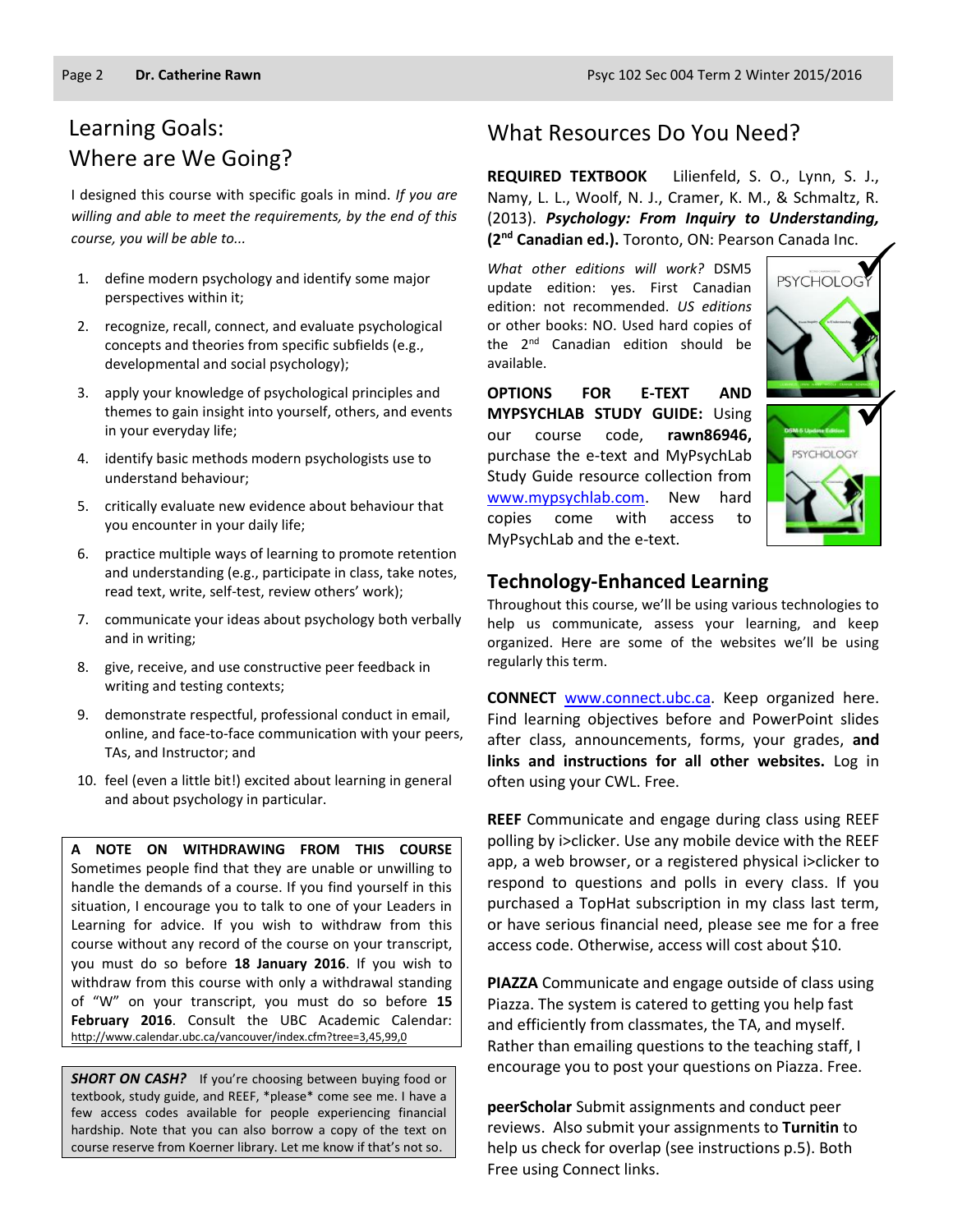

# *How Will We Know If We Have Met Our Goals?* Learning Appraisals: Overview

| <b>Learning Appraisal Activity</b>                                             | <b>Points</b> | <b>Dates</b>                    |
|--------------------------------------------------------------------------------|---------------|---------------------------------|
|                                                                                | to Earn       |                                 |
| Writing to Learn Mini-Papers with Peer Assessment (4 x 1.5%, plus 1% workshop) | 7%            | Throughout the term; see Course |
| Skeptical Intelligence (-1.5% if incomplete)                                   |               | Schedule for all dates.         |
| Online Peer Assessment Workshop (complete by Jan 25 for 1%)                    |               |                                 |
| Four "Write & Rate" concept-check assignments                                  |               |                                 |
| 3 Two-Stage Midterm Tests worth 16% each (weighted 90% individual, 10% team)   | 48%           | Monday Feb 1, Friday Feb 26,    |
| Approximately 25 multiple choice & 5 fill-in-the-blanks                        |               | Wed March 16                    |
| Cumulative Two-Stage Final Exam                                                | 40%           | During exam period April 12-27, |
| Approximately 70 multiple choice and 10 fill-in-the-blanks (2-stage,           |               | including Saturdays             |
| weighted 90% individual, 10% team) and 2 paragraphs (individual only)          |               |                                 |
| Engagement in Learning                                                         | 5%            | Complete by Friday April 8      |
| Class participation (REEF): 3%                                                 |               |                                 |
| <i>Required</i> Subject Pool Participation: 2 hours = 2%                       |               |                                 |
| <b>Base Points Available for you to Earn</b>                                   | 100%          |                                 |
| Bonus Subject Pool Participation (up to 3 more hours = up to 3%)               | 3%            | Complete by Friday April 8      |

This course is divided into four sets of two chapters. For each pair of chapters, we'll follow the same process, as depicted in the diagram below. This process is designed to help you distribute your readings and studying throughout the term (Wahlheim, Dunlosky, & Jacoby, 2011), using a combination of writing and peer review that research has shown to help students learn (Dochy, Segers, & Sluijsmans, 1999; Nevid, Pastva, & McClelland, 2012; Siu, 1989). Moreover, the two-stage test format is designed to help you learn from each test and build connections in class (Gilley & Clarkson, 2014; Rieger & Heiner, 2014; Zipp, 2007). Taken together, this course design incorporates at least five methods that have been empirically demonstrated to promote learning (Dunn, Saville, Baker, & Marek, 2013; Dunlosky, Rawson, Marsh, Nathan, & Willingham, 2013).

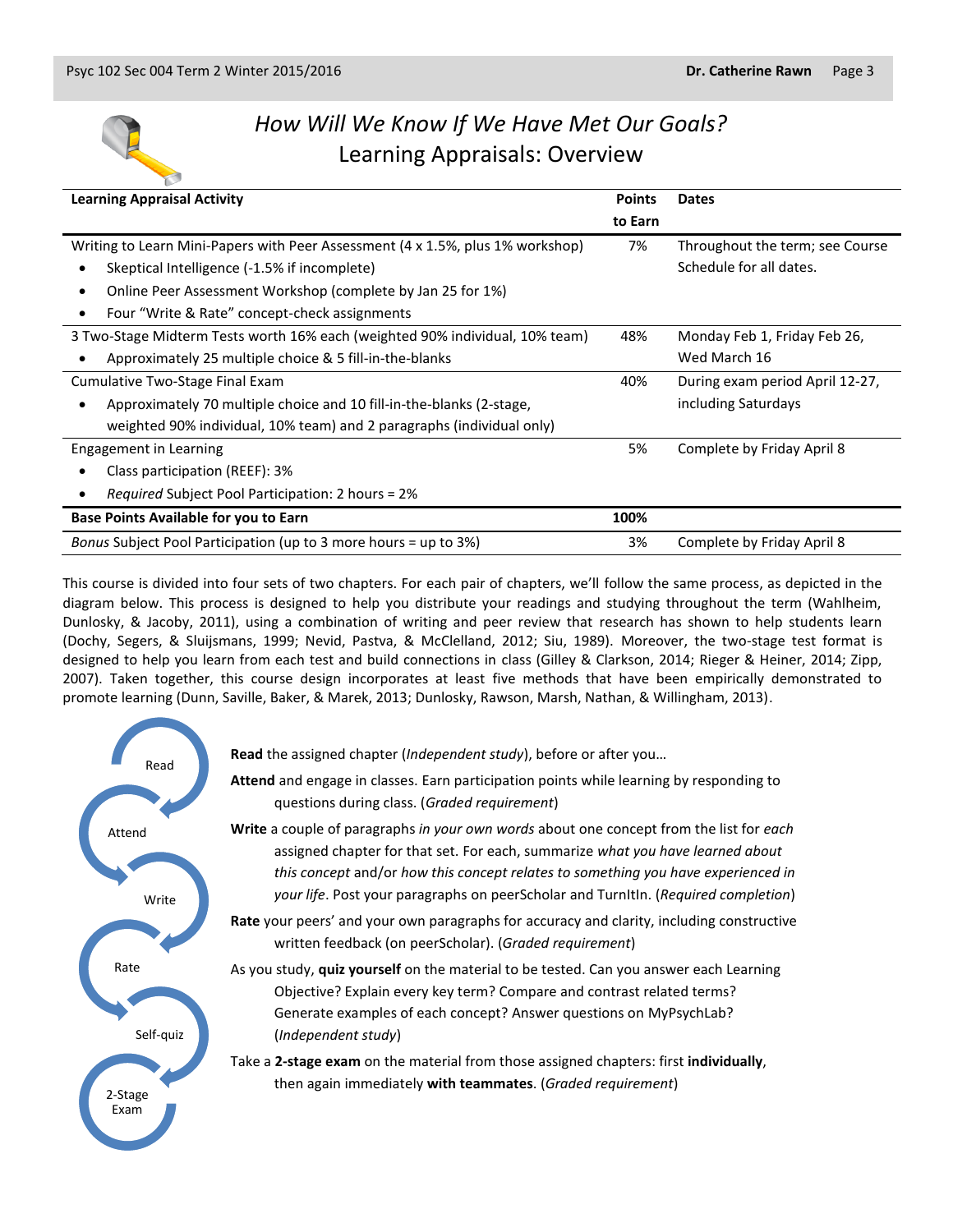# *How Will We Know If We Have Met Our Goals?* Learning Appraisals: Details

**TWO-STAGE MIDTERM TESTS (3 total, worth 16% each) AND FINAL EXAM (worth 40%)** All tests and exams will consist of a mix of multiple-choice and fill-in-the-blanks questions. The final exam will also include two written paragraphs based on what you write for *Writing to Learn mini-papers* (see below)*.*

*What is a Two-Stage exam?* In class, take the test on your own, then immediately get into groups of 4-6 and retake it together so you have the chance to discuss and debate answers. Sit near people you want to work with. Individual tests will count for 90% of your test score, and team tests will count for 10%. In the rare case where an individual score is higher than that person's team score, the individual score will count for the full 100%.

*Why a Two -Stage exam?* Data shows it helps students learn and engage in courses. It provides you with immediate feedback while you still remember the test questions. See my blog post for references and a lengthier rationale:<http://ow.ly/ztdv6>

**You will be challenged to push beyond memorization of facts and to integrate and apply course material.** Research shows greater long term retention when people expect a final test in the future (Szpunar, McDermott, & Roediger, 2007). Therefore, to best prepare you to apply course material in future related courses and to your life in general, **the final exam is cumulative.**

**WRITING TO LEARN MINI-PAPERS (4 x 1.5%)** These paragraphs will help you to apply course material to understand your everyday life experiences, and will help you practice your written communication skills, including summarizing and connecting concepts, peer feedback, and revision.

The **first mini-paper** requires **investigating claims of intelligence-enhancing products in the media** and will be explained in class. **Exception:** If you are officially enrolled *on or after* January 13, you can skip this first assignment only with no penalty

**Workshop** For 1% toward your grade, complete the online peer assessment workshop available on Connect. We have designed it to help prepare you to become a better writer and reviewer for the next papers. Details to come.

**Write and Rate Concept Check Mini-Papers** Each subsequent paper worth 1.5% requires **writing about two concepts**. On Connect, you will find a list of at least 10 critical concepts per chapter. Choose one concept and **summarize,** *in your own words***, what you have learned about this concept, and how this concept relates to something you have experienced in your life** (Nevid, et al., 2012). Before each exam, **submit your writing about two concepts (one per chapter being tested) to peerScholar and to Turnitin (worth .5% for completion)**. By the

deadline after the exam, log in to peerScholar and **review four submissions from your peers** using the rubric provided, and receive reviews on your work. The **average of peer reviews you receive is worth 1%**; if you fail to review others' work, you will receive zero instead of your peers' grades on your work. *Past students report reviewing others' work is one of the most helpful aspects of this assignment.*

**On the final exam, you will be asked to choose any two concepts from those lists and write about them**. To study, you can revisit the paragraphs you wrote, and consider the peer feedback you received on them, to create your best paragraphs. *Note: no notes may be brought to the final exam.* More details will be posted in a detailed handout. **See all deadlines in Our Course Schedule.**

**ENGAGEMENT IN LEARNING ABOUT PSYCHOLOGY (5%)** Taking responsibility for your learning involves actively participating throughout this course.

**Participation (3%)** Your participation will be evaluated in class by responding to **REEF** questions and outside of class by discussion on **Piazza**. At the end of the course, all points you earned in REEF for just answering questions (participation) and getting them correct will be added together. In each class period, earn a maximum of two marks by **answering at least 75% of the questions (1 mark) and any one of those correctly (1 mark).** To earn 3% toward your course grade, earn full marks **for at least 90% of the classes** during the term. Outside of class, meaningful engagement on **Piazza** may also be considered.

**Required Human Subject Pool credits (2%, plus up to an additional 3% bonus)** Another way to engage in learning about psychology is to be a participant in ongoing research projects. Earn points toward your course grade by participating in research through the Human Subject Pool (HSP), or complete an alternative assignment. Study signups and details about the alternative assignment are posted on [http://psych.ubc.ca/internal/human-subject-pool/.](http://psych.ubc.ca/internal/human-subject-pool/) Participating in a 1 hour study (or completing 1 alternative assignment) earns you 1%; 2 are needed to earn the 2% required. An additional 3 are needed to earn 3% bonus. These points will be added to your final course grade, after any scaling that may be applied.

Engaging in these activities (and others, such as, MyPsychLab study guide activities, class activities, demonstrations, live discussions, etc.) will help you learn the material and about the discipline – which should help you perform on tests and papers as well.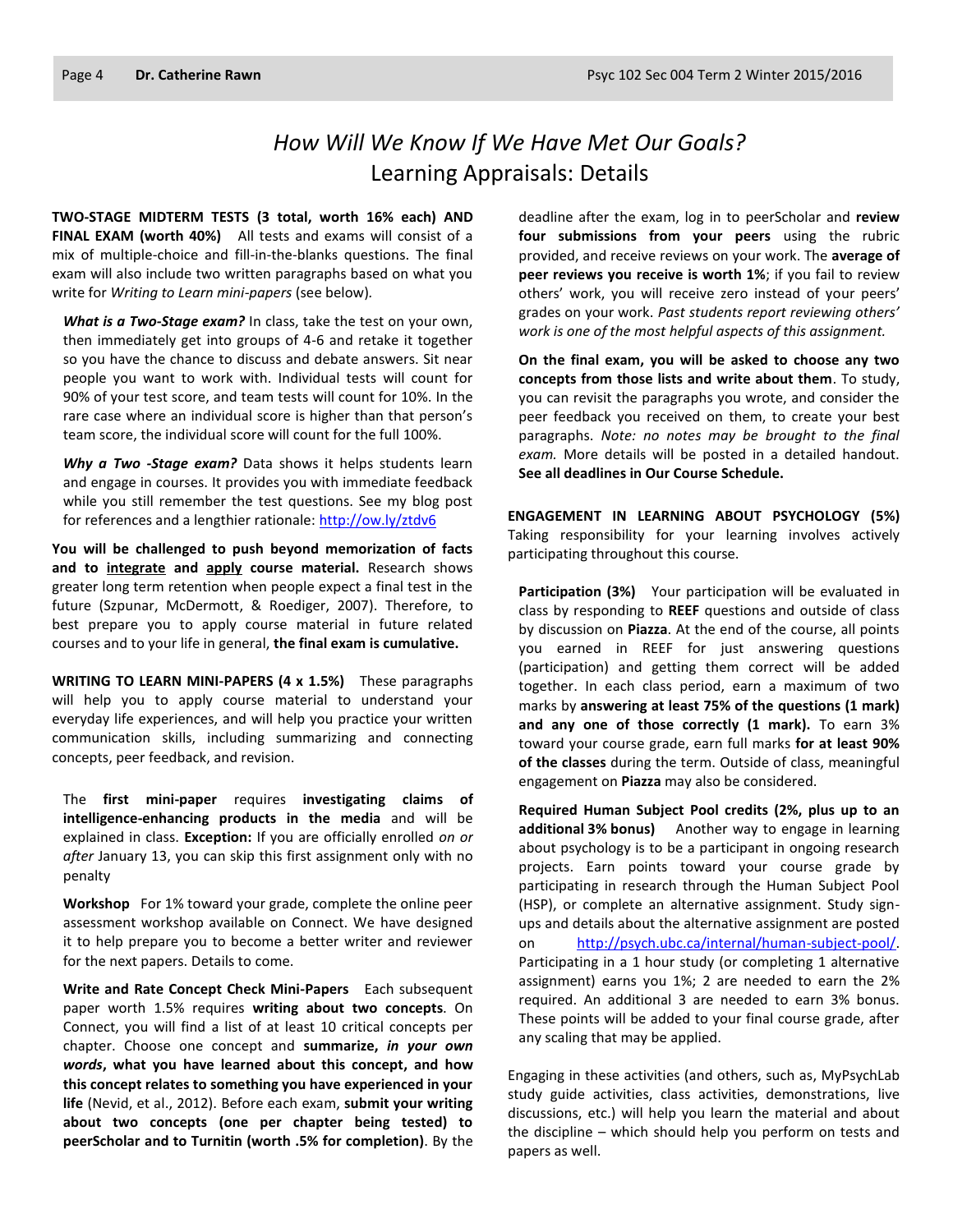### Expectations and Course Policies

#### *What We Expect from You*

**ATTEND CLASS** Please come to every class prepared to participate in your learning. Bring your i>clicker/REEF-ready device, paper and writing tools (in addition to a laptop, if you choose to bring one), and an open mind. *If you must miss class* you are responsible for obtaining missed notes and important announcements. You will not be able to regain participation points for missed classes.

**PARTICIPATE** Success in this class depends upon your active participation. **I will ask you to do only those activities that I believe will help you learn**. Class time is designed to mix lecture-based explanations of course material with demonstrations, pair and small group discussions, large group discussions, writing, REEF questions, and feedback. Come ready.

**TREAT OTHERS RESPECTFULLY** You are expected to treat all your classmates, the teaching team, and yourself with respect at all times, both in and out of the classroom, face-to-face and in writing (e.g., on email). This includes arriving to class on time and minimizing distractions for other students.

**ACT ETHICALLY** You are responsible for your own learning. Cheating of any kind will **not** be tolerated, including dishonest use of REEF (e.g., entering responses for an absent classmate) and copying other's work. See the syllabus section on *Ethical Conduct* for more information.

**COMPLETE PAPERS ON TIME** Because of the way the peer review system works, you are required to meet each deadline or else lose the 1.5%. **No late papers will be accepted. TURNITIN.COM REQUIREMENT:** After completing your work on Connect, you must turn in the exact same paragraphs to Turnitin.com within one day or lose .5% out of your 1.5%. Go to [turnitin.com,](http://www.turnitin.com/) create an account using your real name (or let me know), and enter *our course ID (11323086) and password (psychology)*, and submit your work.

**WRITE ALL MIDTERMS** Presence at tests is expected. In most cases, if you miss a *midterm test* you will receive a zero. There will be *no* make-up midterms. **Exceptions:** In documented cases of varsity athletic commitments (as per UBC policy), severe illness or other extenuating circumstance verified by UBC Academic Advising as warranting Concession, or a conflict with a major religious holiday, obtain appropriate documentation and completed the **Request For Excused Absence Form** on Connect. If approved, the worth of the missed exam will be added to the final exam. *Note*: Testimony by unofficial parties such as parents and roommates will *not* count as appropriate documentation. You must seek official documentation and, ideally, have it verified by an Academic Advisor in your Faculty.

**WRITE THE FINAL EXAM** Presence at the final exam is *mandatory*. If you absolutely must miss the final exam due to an extenuating circumstance like severe illness, you must apply for Academic Concession by contacting your Faculty's Advising Office (e.g., Arts Advising through the Centre for Arts Student Services). If you have 3 or more exams scheduled to *start and finish* within a 24 hour period you may request to write the second exam on a different day. However, you must give the instructor of the second exam one month notice.

**SHARE CONSTRUCTIVE FEEDBACK** We invite you to share your ideas and suggestions with us, particularly about things we are able to change, and be open to working together to make this course a positive experience for all of us.

**USE ELECTRONICS IN THE CLASSROOM RESPONSIBLY** You may choose to use electronic devices to support your learning—not distract from it. Part of the room will be designated a "laptop-free zone" for people who wish to remain distraction-free during class.

#### *What You Can Expect from Us*

**BE AVAILABLE** We are here to help you in your choice to succeed. Visiting us in person is typically more effective than email for clearing up questions. If office hours absolutely cannot work for you, respectfully email us a few time and day options to make an appointment. Because of our class size, there may be limits on the number of appointments possible.

**POST SOME MATERIALS ONLINE** PowerPoint slides and handouts will be available *after* class on our course Connect site. Learning Objectives will be available there before class.

**TAKE PHOTOGRAPHS** To help document active learning, I may take some photographs throughout the term. Please see me within the first two weeks of the course if you have serious concerns about this.

**ARRANGE FOR AND PROVIDE FEEDBACK** Your peers will be an important source of feedback throughout this course. In addition, we will attempt to provide you with feedback on learning appraisals as promptly and as with as much detail as possible, given the size of our class. See us for more details.

**ACT RESPECTFULLY & ETHICALLY** At all times, we aim to treat each of you with respect, and to make all course decisions with the highest standard of ethics in mind. If you feel you are being treated unfairly or disrespected by us or a classmate, we invite you to talk to us so we can sort out the issue together. To be clear: such a discussion would not impact your grade.

**CONSIDER RE-GRADE REQUESTS** If you feel very strongly that any exam question was graded unfairly, please submit the **Re-Grade Request Form** available on Connect. You must submit the form within 2 weeks of the date grades were made available on Connect. I will consider your request carefully and will respond via email in approximately one week of receiving it. Re-grading may result in an increase or decrease. That regrade is final.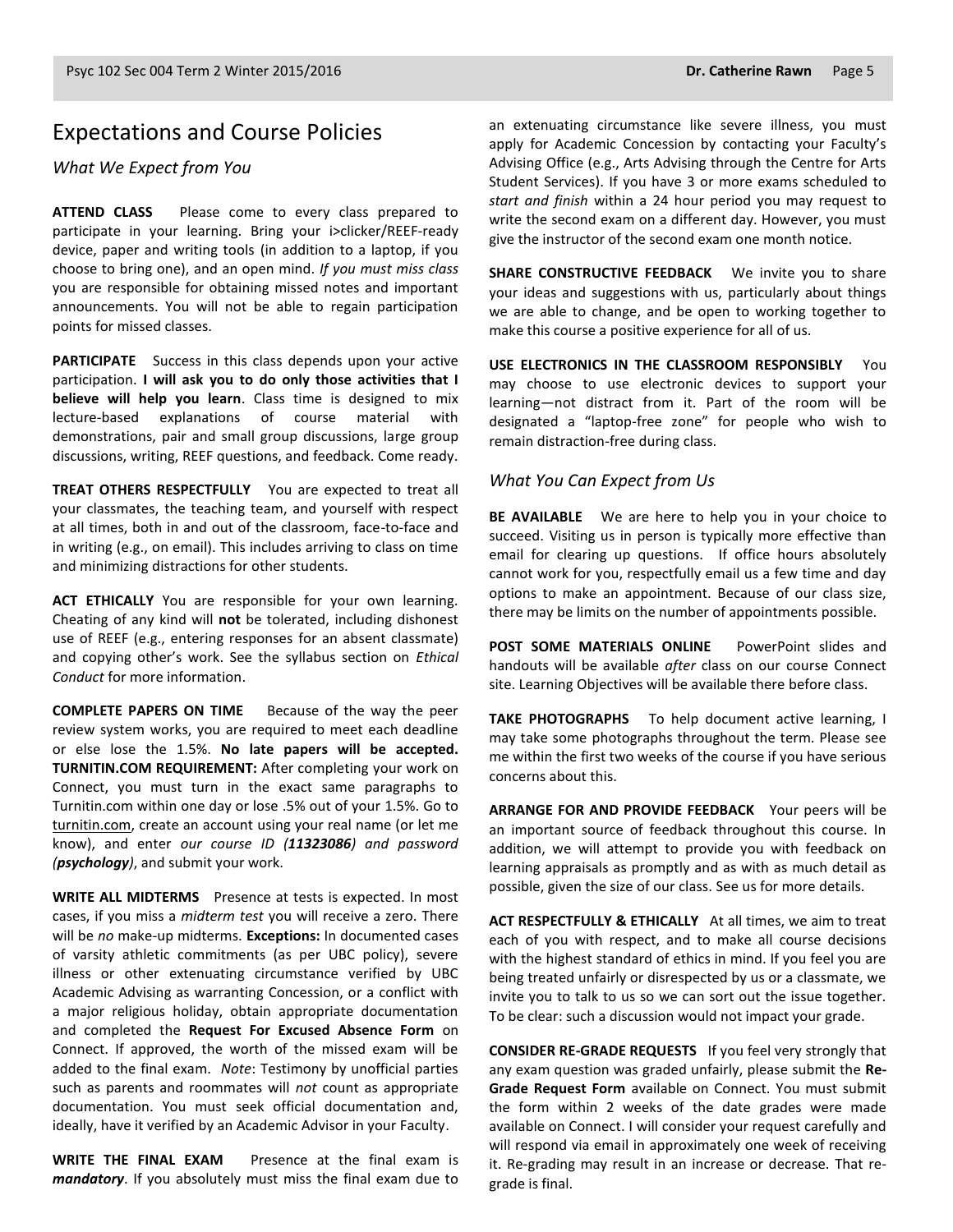# Tips for Success: Making Choices to Learning Tools to Investigate Learn!

I believe you can master this course material at a high level, if you consistently choose to put in the effort required to do so. Here's a rough guideline for how much time you should be spending on this (and each of your) courses this year: **2-3 hours out of class for every 1 hour in class.** Note that some people will need more time than this.

#### **WHAT CAN YOU DO** *IN CLASS***?**

- **Take notes** about what's being discussed, using the Learning Objectives to help determine what is most important. Avoid just copying exactly what you see on the slides; you'll get those words later.
- **Keep focused**. For example, avoid bringing a computer (or sitting behind someone else's) if it will be a distraction for you. Get adequate sleep and nutrition.
- **Actively participate in activities, demonstrations, and discussions; thoughtfully answer TopHat questions**. The point of all of these is to help you think about the material so you can master it and make it meaningful for your life.
- **Ask questions**. Be brave! If you would like clarification or are interested in how a concept connects or applies in some way… ask it!

#### **WHAT CAN YOU DO DURING THOSE 6-9 HOURS PER WEEK YOU SPEND ON THIS COURSE** *OUTSIDE CLASS?*

- **Add to your class notes.** Fill in any missing gaps before you forget. Integrate your notes with the slides posted online. *Build your notes so you can use them to study later.*
- **Actively read the text**. For example, take notes using the section headers; convert headers into questions to help you identify the most important points. Take every chance available to test yourself (Bjork & Bjork, 2011). For example, complete "Assess your knowledge," "Apply your thinking," and "Think again" sections; after each chapter, close your book and freely recall everything you can remember, then go back and check what you got correct and what you missed (Karpicke & Blunt, 2011). *Build your notes so you can use them to study later.*
- **Test yourself using learning objectives from class and the text**. What should you be able to do with the course material? Learning objectives are designed to help you answer this question so you can study more effectively.
- **Explore the MyPsychLab activities** that come with your text**.**
- **Write your** *Writing to Learn Mini-Papers***.** Start early! Seek advice from the Writing Centre, me, our TAs, and your peers.
- **Come to office hours and post questions on Connect.** Get to know your Leaders in Learning, ask questions about course material, and find out more about psychology!



I encourage you to take responsibility for your learning and check out what these resources have to offer.

**COLLEGE SUCCESS STRATEGIES** By S. L. Nist-Olejnik & J. P. Holschuh (2012, 4<sup>th</sup> edition). This book offers countless tips and strategies. It is primarily geared toward new university students, but there is a ton of useful information in there for upper years as well, from any discipline.

**TIME MANAGEMENT** Search online for productivity and project management tools and apps (e.g., [https://trello.com,](https://trello.com/) [https://www.rescuetime.com/,](https://www.rescuetime.com/)  [https://todoist.com\)](https://todoist.com/). Give yourself enough time for papers with [http://assignmentcalculator.library.ubc.ca,](http://assignmentcalculator.library.ubc.ca/) and master many other aspects of academic life <http://learningcommons.ubc.ca/student-toolkits/>

**UBC ACADEMIC REGULATIONS** Information about academic regulations, course withdrawal dates and credits can be found in th[e University Calendar.](http://students.ubc.ca/calendar/academicyear.cfm)

**LEARNING COMMONS** is UBC's online hub for study and research support. This interactive website provides you with a wealth of academic resources, from tutoring and workshops to study groups and online technology tools. It also offers plenty of information on a variety of academic topics, and links to nearly all of the academic resources offered at UBC. Make the Learning Commons your first stop for all things academic! [http://learningcommons.ubc.ca](http://learningcommons.ubc.ca/)

**WRITING SKILLS** The UBC Writing Centre offers tutoring [services,](http://cstudies.ubc.ca/writing/resources.html) including an [Online Writer's Workshop](http://www.writingcentre.ubc.ca/workshop/index.html). Also, Purdue University offers an amazing collection of information about writing at their Online Writing Lab (OWL), available a[t http://owl.english.purdue.edu/owl.](http://owl.english.purdue.edu/owl/)

**PHYSICAL OR LEARNING DISABILITIES** UBC is committed to equal opportunity in education for all students and so are we! If you have a documented disability that affects your learning in the classroom or your performance on tests or exams, please **contact Access & Diversity** in Brock Hall 1203, 1874 East Mall, Contact: 604.822.5844, [www.students.ubc.ca/access.](http://www.students.ubc.ca/access) **If your disability requires extra exam time, meet with Dr. Rawn as soon as possible to discuss accommodation options for the two-stage exams.**



*Let's work together to make this course a positive experience for all of us.*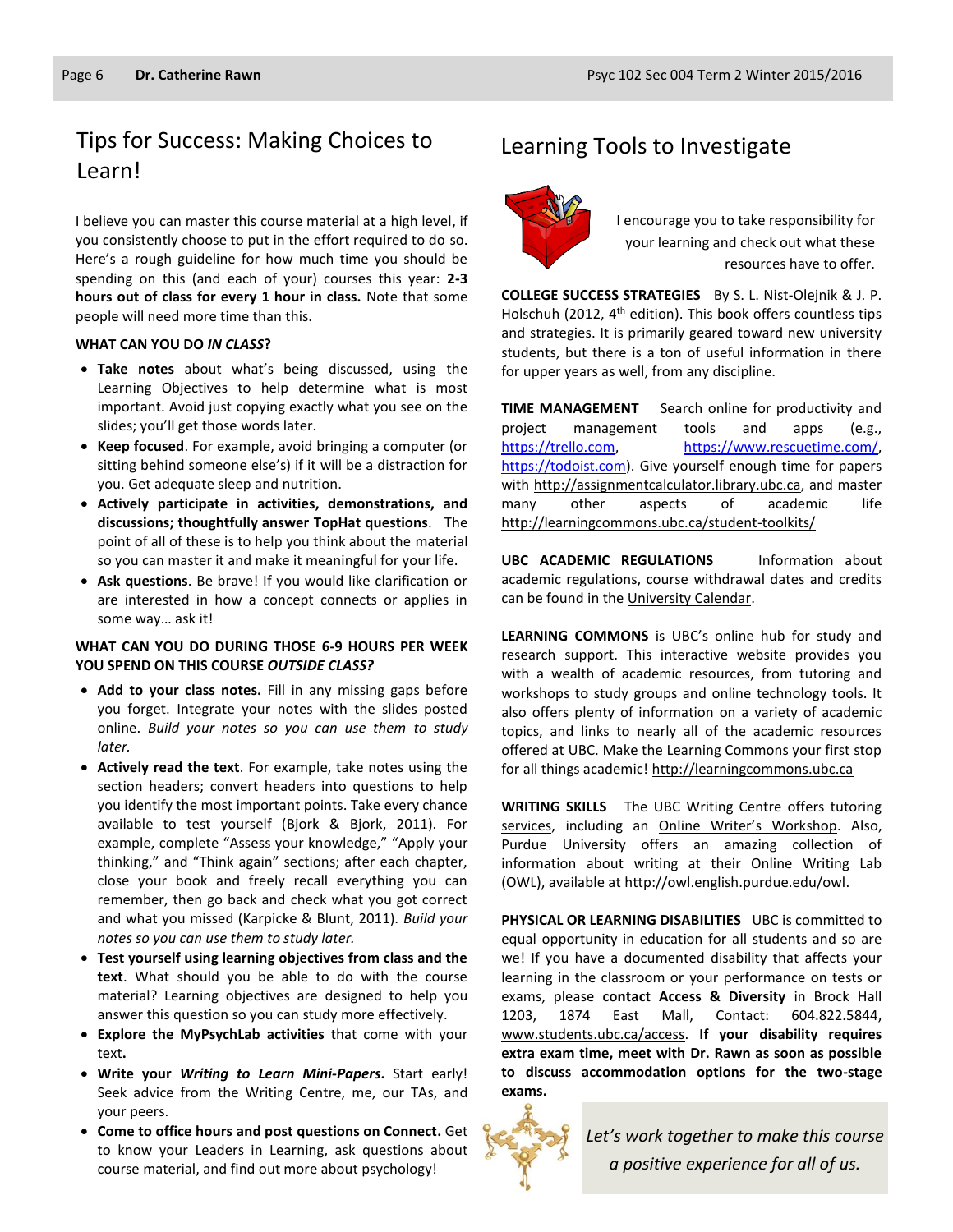## Psychology Department Grading Policies

*To meet department policy, the typical student demonstrating adequate performance on learning appraisals will earn around 63-67% in this course.* 

#### *Read on for details.*

In order to reduce grade inflation and maintain equity across multiple course sections, all psychology courses are required to comply with departmental norms regarding grade distributions. According to departmental norms, the average grade in a 100- and 200-level Psychology courses are 67 for an exceptionally strong class, 65 for an average class, and 63 for a weak class, with a standard deviation of 14. The corresponding figures for 300- and 400-level classes are 70, 68, and 66, with a standard deviation of 13. **Scaling** may be used in order to comply with these norms; grades may be scaled up or down as necessary by the professor or department. Grades are not official until they appear on a student's academic record. You will receive both a percent and a letter grade for this course. At UBC, they convert according to the key below:

| $A+$ | 90-100% | C+   | 64-67%    |
|------|---------|------|-----------|
| А    | 85-89%  | C    | 60-63%    |
| А-   | 80-84%  | $C-$ | 55-59%    |
| $B+$ | 76-79%  | D    | 50-54%    |
| B    | 72-75%  | F    | $0 - 49%$ |
| B-   | 68-71%  |      |           |



## Faculty of Arts Guidelines for Grading Criteria

You are earning a degree at a highly reputable postsecondary institution. Therefore, criteria for success are high. The Faculty of Arts offers the following guidelines (also available on [this](http://legacy.arts.ubc.ca/faculty-amp-staff/resources/courses-and-grading/grading-guidelines.html) website) that broadly characterize the kind of work that is generally associated with the main grade ranges. These characteristics help to put the Psychology Department Grading Policies into context. Note that adequate performance is in the C range, which is the typical class average.

**A RANGE:** *Exceptional Performance.* Strong evidence of original thinking; good organization in written work; capacity to analyze (i.e., break ideas down) and to synthesize (i.e., bring different ideas together in a coherent way); superior grasp of subject matter with sound critical evaluations; evidence of extensive knowledge base.

**B RANGE:** *Competent Performance.* Evidence of grasp of subject matter; some evidence of critical capacity and analytic ability; reasonable understanding of relevant issues; evidence of familiarity with the literature.

**D-C RANGE:** *Adequate Performance*. Understanding of the subject matter; ability to develop solutions to simple problems in the material; acceptable but uninspired work; not seriously faulty but lacking style and vigour.

**F RANGE:** *Inadequate Performance.* Little or no evidence of understanding of the subject matter; weakness in critical and analytical skills; limited or irrelevant use of the literature.

*Consider these characteristics when making choices about the quality of work you submit in all learning appraisals, in this and any other course.*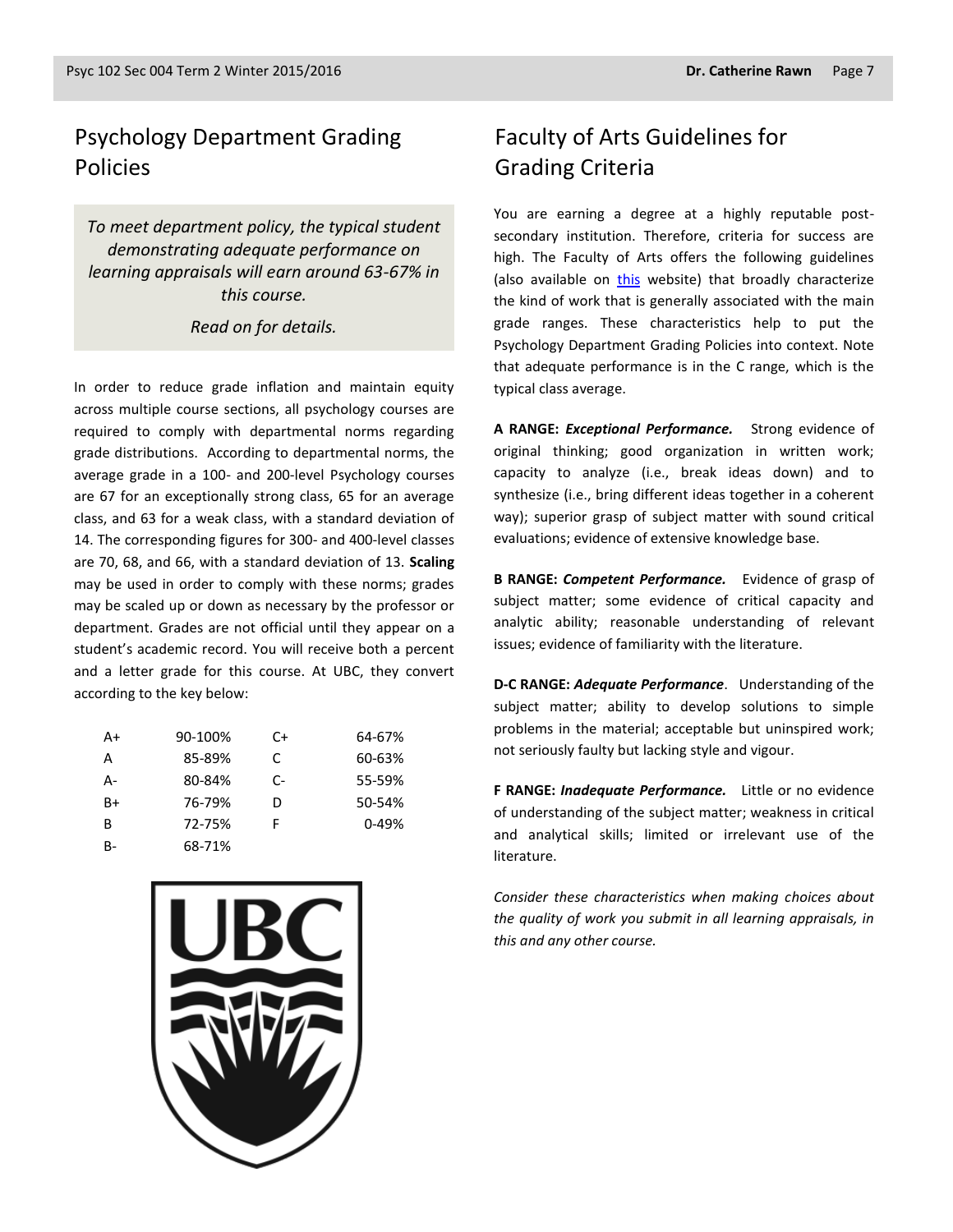### Ethical Conduct: Practices and Policies

Don't Cheat. Don't Plagiarize. It's Not Worth It. Read on For Key Definitions, Consequences, and Ways to Act Ethically

The consequences for unethical conduct are more severe than you may think: you may fail the assignment or test, you may fail the course, you may be expelled from University, and unable to attend any other postsecondary institution in the future. Think about the long-term implications of that outcome in your life.

#### **Psychology Department's Position on Academic Misconduct**

Cheating, plagiarism, and other forms of academic misconduct are very serious concerns for the University, and the Department of Psychology has taken steps to alleviate them. In the first place, the Department has implemented software that can reliably detect cheating on multiple-choice exams by analyzing the patterns of students' responses. In addition, the university subscribes to *TurnItIn* — a service designed to detect and deter plagiarism. All materials (term papers, lab reports, etc.) that students submit for grading will be compared to over 5 billion pages of content located on the Internet or in TurnItIn's own proprietary databases. The results of these comparisons are compiled into customized "Originality Reports" containing several, sensitive measures of originality that flag instances of matching text suggesting possible plagiarism; instructors receive copies of these reports for every student in their classes.

During exams, the instructor and invigilators reserve the right to move students in their seating arrangement with no explanation provided.

In all cases of suspected academic misconduct, the parties involved will be pursued to the fullest extent dictated by the guidelines of the University. Strong evidence of cheating or plagiarism may result in a zero credit for the work in question. According to the University Act (section 61), the President of UBC has the right to impose harsher penalties including (but not limited to) a failing grade for the course, suspension from the University, cancellation of scholarships, or a notation added to a student's transcript. For details on pertinent University policies and procedures, please see Chapter 5 in the UBC Calendar [\(http://students.ubc.ca/calendar\)](http://students.ubc.ca/calendar).

#### **Why is Academic Misconduct Treated So Harshly?**

Some people don't feel like cheating on a test or taking a sentence or two from someone else's paper without citing it is a big deal. Here's a bit of insight into why we care so much. In the academic community—a community of which you are now a part—**we deal in ideas**. That's our currency, our way of advancing knowledge. By representing others' ideas in an honest way, we are (1) respecting the rules of this academic community, and (2) showcasing how our own novel ideas are distinct from but relate to their ideas. Formatting styles like APA and MLA give us formal ways to indicate where our ideas end and where others' begin. **Welcome to the academic community. You are expected to act honestly and ethically, just like the rest of us.**

#### **Participating Ethically in the Academic Community**

What can you do to ensure you are acting ethically? First, recognize that all graded work in this course, unless otherwise specified, is to be **original work done independently by each individual.**

**Visit the Learning Commons' guide to academic integrity**  UBC offers an online guide to preventing unintentional plagiarism and organizing your writing. Visit [http://learningcommons.ubc.ca/resource-guides/avoiding](http://learningcommons.ubc.ca/resource-guides/avoiding-plagiarism/)[plagiarism/](http://learningcommons.ubc.ca/resource-guides/avoiding-plagiarism/)

**Be careful and critical of what you read and choose to cite.** Unless otherwise specified, in psychology courses reference all material using APA style; if you cannot find a proper reference, question whether that source is appropriate to use. **Do not** copy and paste text from other sources, even in a draft, as you might unintentionally misrepresent those words as your own in a later draft (which would still qualify as plagiarism).

*If you have any questions about what sources to use or how to cite them without plagiarizing, please see your Instructor or TA before handing in your assignment.*